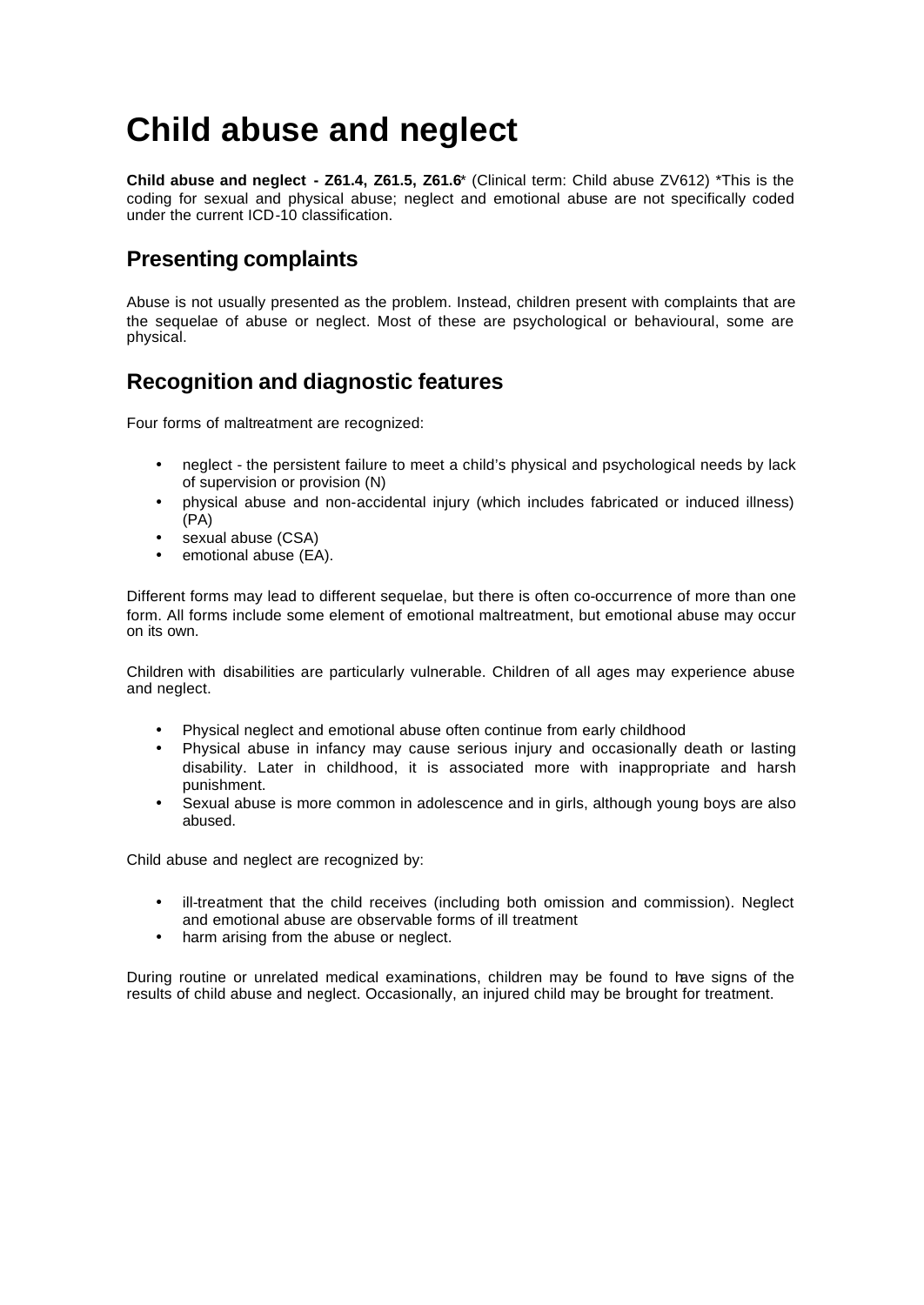#### **Signs of physical harm:**

- Multiple superficial injuries of varying ages, for which no reasonable explanation is give for example bruises (which may resemble the shape of the article used to inflict the bruise), abrasions, cuts or cigarette burns (PA).
- Fractures rib, metaphyseal and spiral fracture; skull in non-ambulant children (PA).
- Retinal and subdural haemorrhages in non-ambulant children (PA).
- failure to thrive and short stature (EA; N).
- Poisoning, asphyxiation (PA induced illness).
- Delayed or no immunizations (N).
- Untreated medical conditions (N).
- Sexually-transmitted diseases (CSA).

#### **Indicators of psychological harm:**

- Depression F32# (CSA).
- Anxiety (recent onset) (EA; CSA).
- low self-esteem (PA; EA; CSA).
- Post-traumatic stress disorder F43 (adult) (CSA)
- Conduct or oppositional-defiant disorder F91 (PA) (EA)
- Sexualized behaviour inappropriate to age and stage of development (CSA).
- Deliberate self-harm (CSA).
- Substance misuse F10, F11# (CSA).
- Educational underachievement (N; EA).
- Social isolation (EA).

Recognition of sexual abuse ultimately relies most strongly on the child's verbal disclosures or descriptions. The reliability and credibility of a child's descriptions are often closely scrutinized and challenged, despite the fact that false allegations are rare. Most cases of child sexual abuse have no physical signs and, when found, are rarely conclusive proof of abuse, being regarded as (only) compatible with the child's account of sexual abuse.

### **Differential diagnosis**

Child abuse and neglect is often disputed or denied by the parents or alleged abusers. There may well be a delay in presentation of the child to a doctor, and the history/explanation might be inconsistent, changing and not compatible with the injury or child's development.

Some forms of ill-treatment are readily observable:

- Neglect with lack of supervision leading to accidents or lack of hygiene and provision of basic care
- Emotional abuse, including frequent negativity towards, and excessive punishment of, the child.

What may be in dispute is the extent to which these forms of parent-child interaction are actually harming the child and qualify for the term 'abuse'.

None of the list of possible presentations is caused exclusively by child abuse or neglect, although some patterns of physical injury (eg certain fractures, bruises, retinal and subdural haemorrhages, genital and perianal signs) are strongly suggestive or typical of abuse. They require immediate intervention to safeguard the child, and expert validation.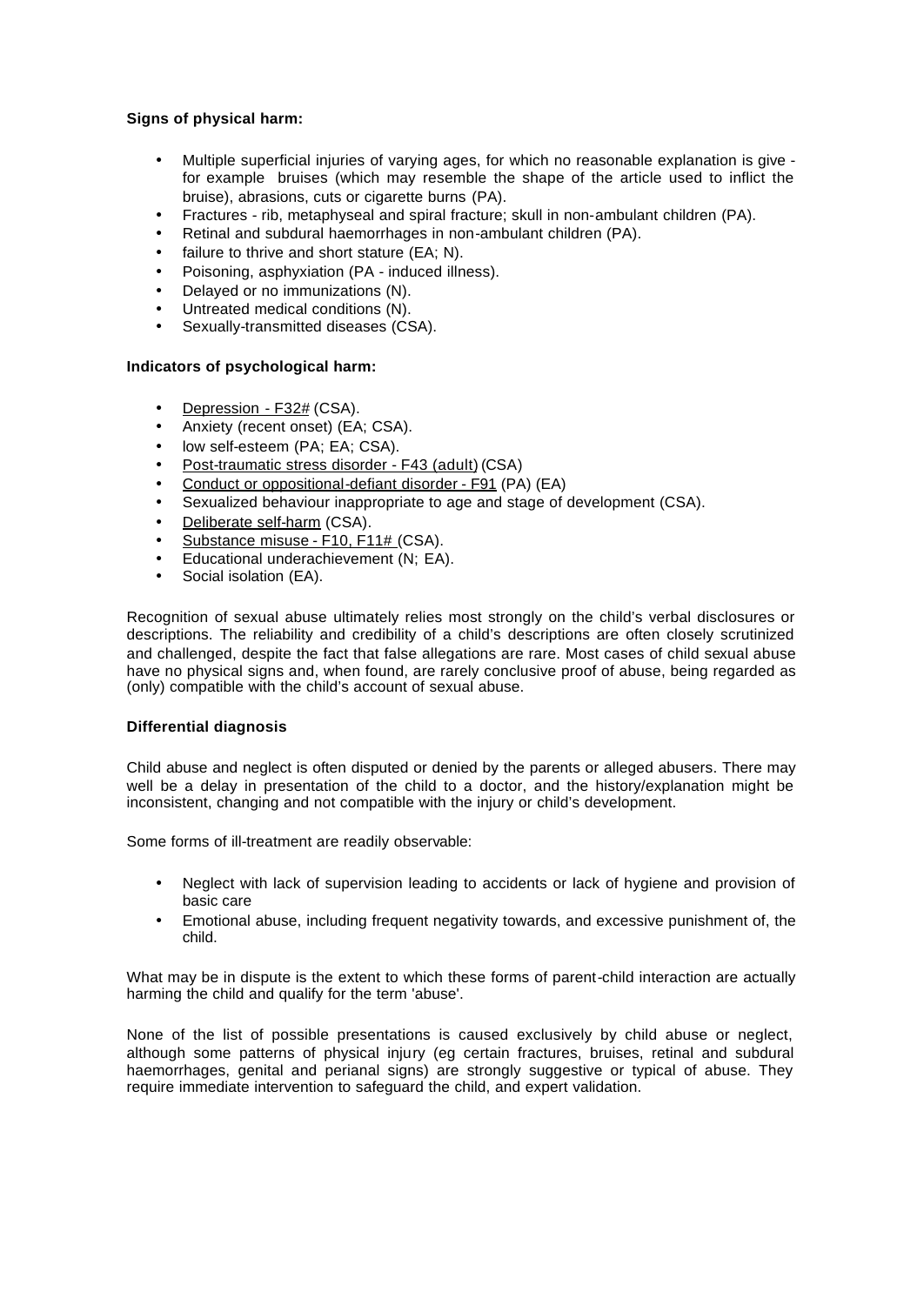It is important to exclude likely alternative explanations for the child's difficulties. Mental ill-health of the parent or suspected abuser, or their mental ill-health, substance abuse or domestic violence are risk factors for child abuse and neglect. However, not all troubled adults are responsible for child abuse and neglect.

# **Essential information for patient and family**

- Everyone, particularly those in a professional role, has a responsibility to report any concerns.
- Professionals must work together in partnership with the family to protect the child(ren); there may be a need to override confidentiality in the interests of interdisciplinary communication.
- The child is not responsible for the abuse.
- Child protection procedures and the statutory centrality of Social Services should be explained.

# **General management and advice to patient and family**

(ref 256)

### **Sharing information and reporting**:

- Follow local ACPC (Area Child Protection Committee) guidelines
- If in doubt about possible child abuse and neglect, discuss with health visitor and named or designated doctor in the primary care team
- If suspicious or likely child abuse and neglect, report to Social Services.

#### **Immediate treatment**:

Few children require immediate medical or psychiatric treatment. Exceptions are those who have been seriously injured, infected with a sexually-transmitted disease, are pregnant, or those acutely traumatized by the abuse.

### **Multidisciplinary response** :

- The first step is to determine whether the child and other children in the family need immediate protection. The closer the relationship between the non-abusing caregiver(s) and the (suspected) abuser, the more precarious the position of the child. The term 'close' includes love, fear or dependency.
- This requires a multidisciplinary assessment, led by Social Services usually in collaboration with other agencies - health, police, voluntary organizations (eg NSPCC).
- A strategy discussion may be followed by a Child Protection Conference (CPC). It is important that the GP attends the CPC or sends a report of salient information about the child and family
- ensuring protection may require an emergency protection order and placing of the child's name on the Child Protection Register with a protection plan and sometimes through court proceedings

### **Supporting the child and family**:

• Acknowledge the crisis and distress that investigation and intervention cause to the child and family.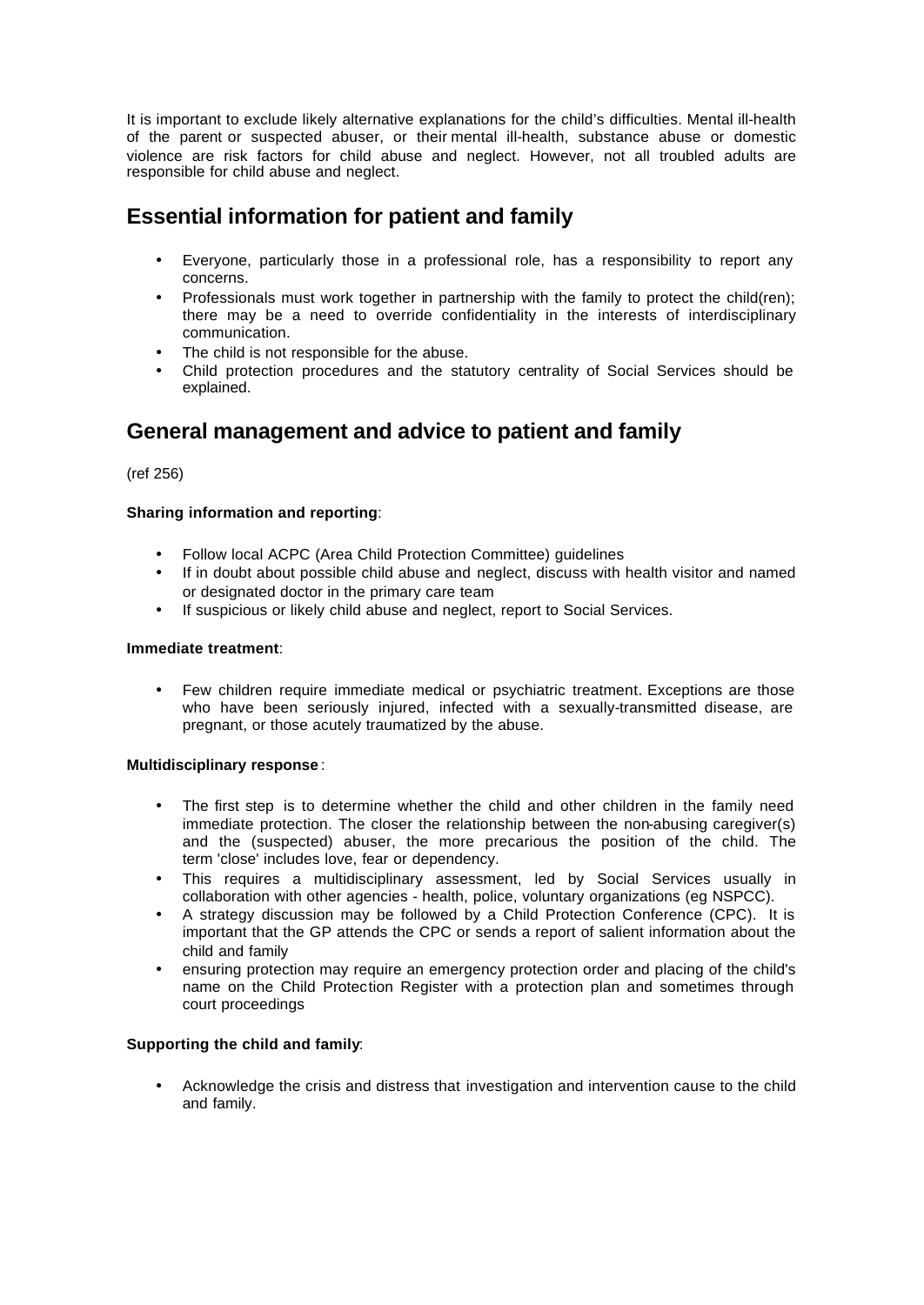- Acknowledge that there may be conflicting interests between the needs of the child and those of the parents.
- Explain that in law (Children Act 1989) the child's welfare is paramount.
- Facilitate meaningful contact for the child with trusted and familiar persons who are supportive of the child's needs.
- Support the child who discloses abuse not to feel responsible for the abuse or guilty about disclosing it. Beyond the needs of the medical history taking, do not question the child about the concern and do not make unrealistic promises.
- Actively support the non-abusing parent(s), who is often very distressed and who may feel torn between the abuser and child.
- Help the parents to accept that acknowledging responsibility for the maltreatment is a difficult, painful but necessary process in order to achieve positive change for the child and family.

#### **Treatment**:

- The GP must ensure treatment is provided for children whose names are not on the Child Protection Register and for whom there is therefore no protection plan.
- A comprehensive treatment plan includes help for the child, the non-abusing caregiver(s), siblings and the abuser.
- Parents may require parenting work and considerable social support. Such help often needs to be maintained for long periods, as change may not be sustained after a short but intensive course of intervention.
- Many abused children require educational remediation for their associated educational underachievement
- Treatment for the child depends on the nature of the maltreatment and the sequelae; there is no unitary post-abuse syndrome, not even following specific forms such as sexual abuse. Treatment needs to be based on an individual's needs at any given time and may be given in groups or individually.
- Group therapy is not appropriate where a case is subject to a criminal inquiry that may result in criminal court proceedings (ref 257).
- Cognitive behavioural therapy is effective for PTSD and sexualized behaviour
- Treatment should be given for Depressive disorder F32**,** Substance misuse F10, F11 and Deliberate self-harm which often develop in adolescence.
- As well as emotional and behavioural difficulties, some maltreated children undergo social disruption as part of the necessary protection process. They experience considerable difficulties arising from separations and impermanence and require active support through this process
- Some children require more intensive psychotherapy for the effects of the abuse.

#### **References**

**256** Bannon MJ, Carter YH. The Role of Primary Care in the Protection of Children from Abuse and Neglect. A joint position paper with the Royal College of Paediatrics and Child Health and endorsed by the NSPCC. London: RCGP Publications, 2003.

**257** Home Office/CPS/Department of Health Practice. Guidance Provision of Therapy for Child Witnesses Prior to a Criminal Trial. URL http://www.doh.gov.uk/scg/therapy/therapybooklet.htm